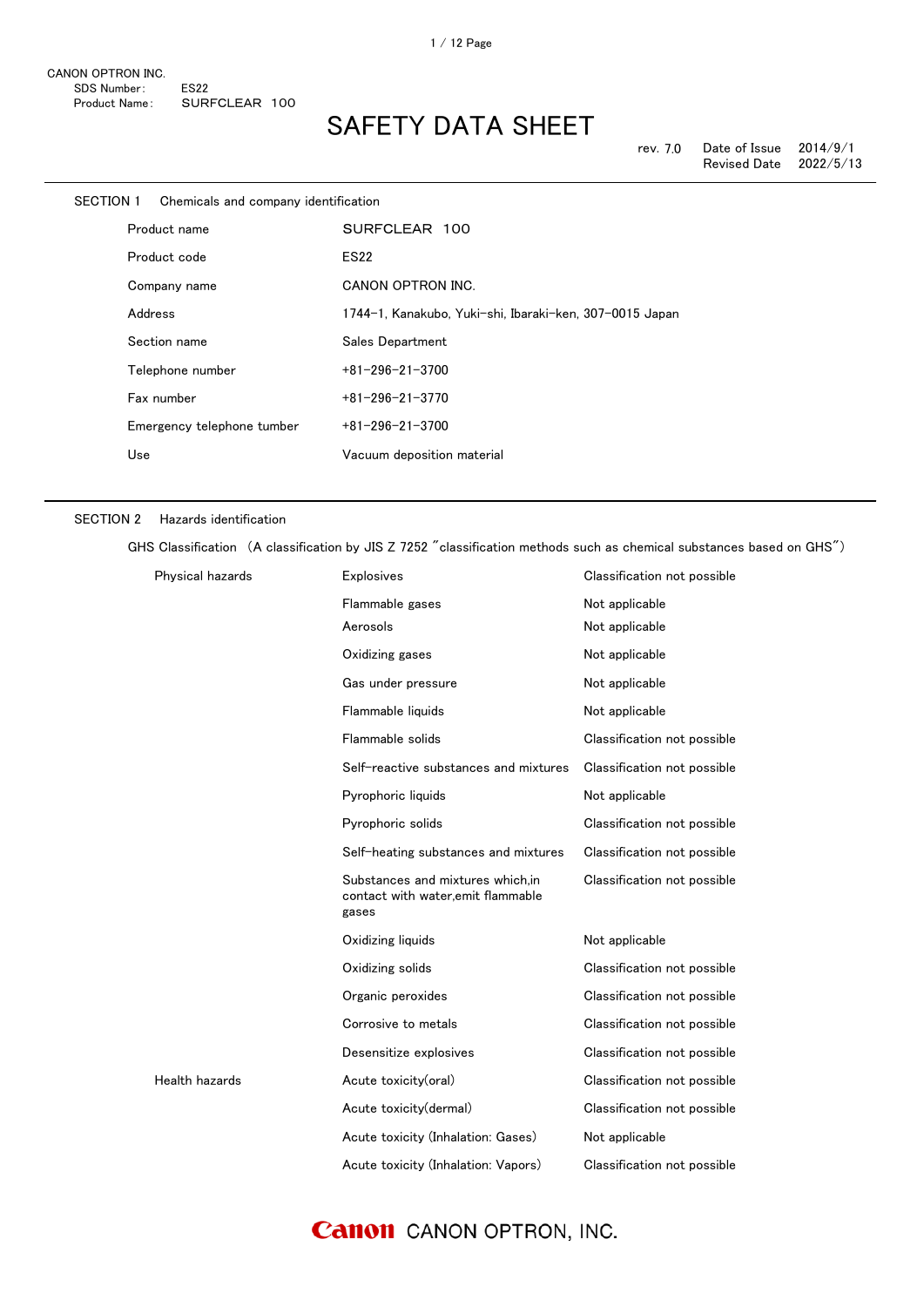### SAFETY DATA SHEET

rev. 7.0 Date of Issue 2014/9/1 Revised Date

|                       | Acute toxicity (Inhalation: Dusts and<br>mists)                                   | Classification not possible |
|-----------------------|-----------------------------------------------------------------------------------|-----------------------------|
|                       | Skin corrosion/irritation                                                         | Classification not possible |
|                       | Serious eye damage/eye irritation                                                 | Classification not possible |
|                       | Respiratory sensitization                                                         | Classification not possible |
|                       | Skin sensitization                                                                | Category 1A                 |
|                       | Germ cell mutagenicity                                                            | Classification not possible |
|                       | Carcinogenicity                                                                   | Classification not possible |
|                       | Reproductive toxicity                                                             | Classification not possible |
|                       | Reproductive toxicity, effects on or via Classification not possible<br>lactation |                             |
|                       | Specific target organ toxicity (single<br>exposure)                               | Category 1                  |
|                       | Specific target organ toxicity(repeated<br>exposure)                              | Classification not possible |
|                       | Aspiration hazard                                                                 | Classification not possible |
| Environmental hazards | Hazardous to the aquatic environment<br>Short-term(acute)                         | Classification not possible |
|                       | Hazardous to the aquatic environment<br>Long-term(chronic)                        | Classification not possible |
|                       | Hazardous to the ozone layer                                                      | Classification not possible |

Label elements

感嘆符 健康有害性 hazard Pictograms **Exclamation** Health Hazard

Signal word **Danger** 

Dangerous goods hazard information

May cause an allergic skin reaction. May cause respiratory irritation. Causes damage to organs Digestive organs.

Precautionary statements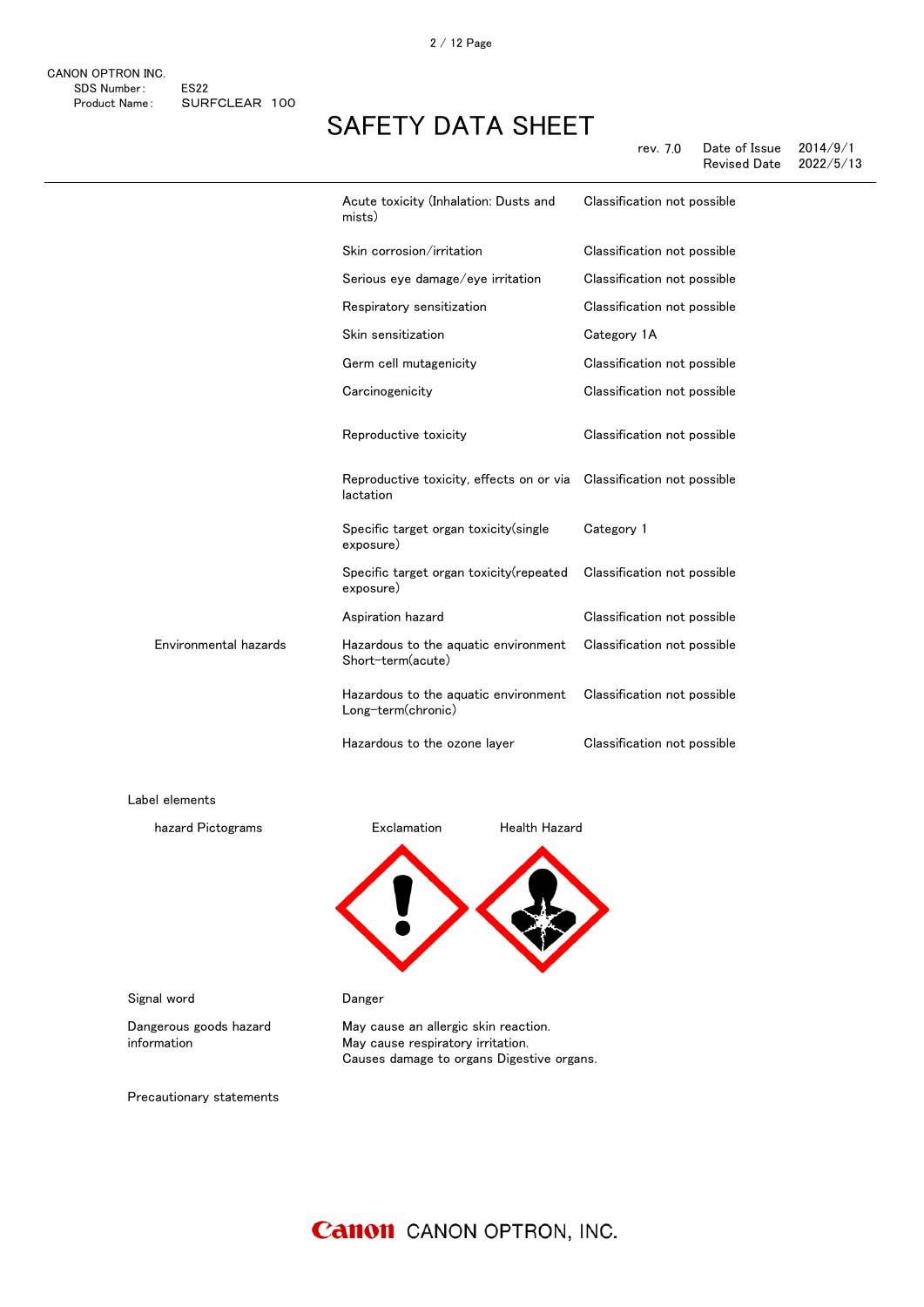# SAFETY DATA SHEET

rev. 7.0 Date of Issue 2014/9/1 Revised Date 2022/5/13

| 【Safety measures】     | Do not breathe dust/fume/gas/mist/vapours/spray.<br>Avoid breathing dust/fume/gas/mist/vapours/spray.<br>Wash hands thoroughly after handling.<br>Do not eat, drink or smoke when using this product.<br>Use only outdoors or in a well-ventilated area.<br>Contaminated work clothing should not be allowed out of the workplace.<br>Wear Protective glovess/protective clothing/eye protection/face protection.        |
|-----------------------|--------------------------------------------------------------------------------------------------------------------------------------------------------------------------------------------------------------------------------------------------------------------------------------------------------------------------------------------------------------------------------------------------------------------------|
| [First-aid measures]  | IF ON SKIN: Wash with plenty of soap and water.<br>IF INHALED: Remove person to fresh air and keep comfortable for breathing.<br>If exposed or concerned: Call a poison center or doctor/physician.<br>Call poison center or doctor/physician if you feel unwell.<br>Specific treatment.<br>If skin irritation or rash occurs: Get medical advice/attention.<br>Take off contaminated clothing and wash it before reuse. |
| 【Storage】             | Store in a well-ventilated place. Keep container tightly closed.<br>Store locked up.                                                                                                                                                                                                                                                                                                                                     |
| [Disposal]            | Dispose of contents/container in accordance with national regulations.                                                                                                                                                                                                                                                                                                                                                   |
| $\tt[Other\ hazards]$ |                                                                                                                                                                                                                                                                                                                                                                                                                          |

### SECTION 3 Composition/information on ingredients

| Chemical name                  | Copper                            | Iron                                               | Fluoropolyether<br>compound                                                      |
|--------------------------------|-----------------------------------|----------------------------------------------------|----------------------------------------------------------------------------------|
| Chemical formula               | Cu                                | Fe                                                 | Fluoropolyether                                                                  |
|                                |                                   |                                                    | compound                                                                         |
| Concentration or concentration | $Cu+Fe : 96.9-99.0$               |                                                    |                                                                                  |
| range                          | Fluoropolyether compound: 1.0-3.1 |                                                    |                                                                                  |
|                                | Total = $100%$                    |                                                    |                                                                                  |
| CAS No.                        | $7440 - 50 - 8$                   | 7439-89-6                                          | Confidential-6                                                                   |
| <b>TSCA Inventry</b>           | Copper                            | Iron                                               | Listed on the TSCA<br>Inventory or otherwise<br>exempted under TSCA<br>section 5 |
| EINECS number                  | $231 - 159 - 6$                   | $231 - 096 - 4$                                    | No data available                                                                |
| Radioactive information        |                                   | reason that ionizing radiation would be generated. | Radioactive substances are not used as the material. Therefore, there is no      |

### SECTION 4 First aid measures

Inhalation **Remove person to fresh air and keep comfortable for breathing.** Get medical advice/attention if you feel unwell.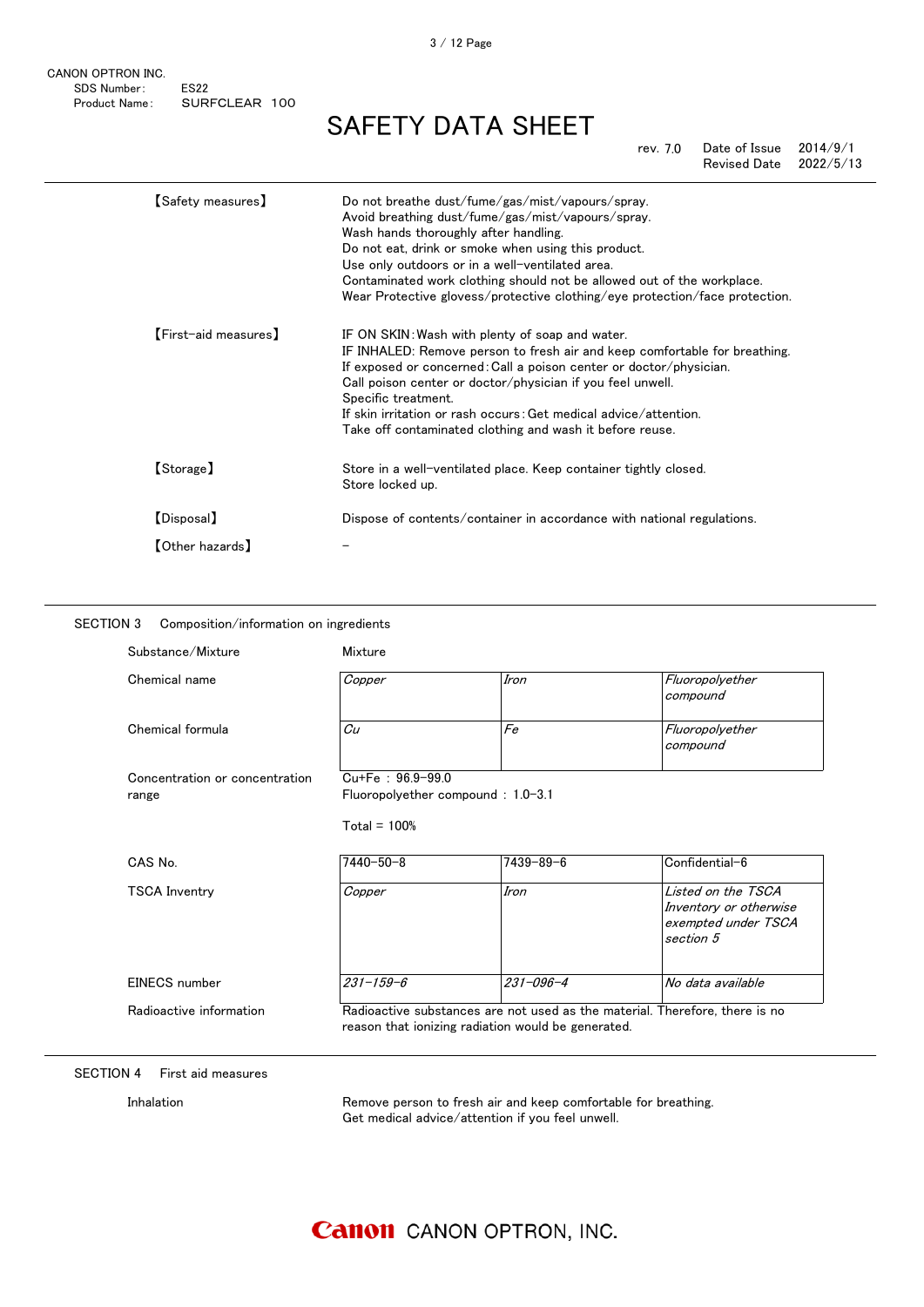# SAFETY DATA SHEET

| rev. 7.0 | Date of Issue | 2014/9/1  |
|----------|---------------|-----------|
|          | Revised Date  | 2022/5/13 |

|                  | Skin contact                                                               | Take off immediately all contaminated clothing. Rinse affected areas with<br>water/shower.<br>IF ON SKIN: Wash with plenty of soap and water.<br>If skin irritation or rash occurs: : Get medical advice/attention.        |
|------------------|----------------------------------------------------------------------------|----------------------------------------------------------------------------------------------------------------------------------------------------------------------------------------------------------------------------|
|                  | Eye contact                                                                | Rinse cautiously with water for several minutes. Remove contact lenses, if<br>present and easy to do. Continue rising.<br>If eye irritation persists: Get medical advice/attention.                                        |
|                  | Ingestion                                                                  | Rinse mouth.<br>Get medical advice/attention.                                                                                                                                                                              |
|                  | Most important symptoms and<br>effects, both acute and delayed             | No data available                                                                                                                                                                                                          |
|                  | Protection of first aiders                                                 | Rescuers, wear suitable protective equipment as the situation demands.                                                                                                                                                     |
|                  | Special precautions for physicians                                         | No data available                                                                                                                                                                                                          |
| <b>SECTION 5</b> | Firefighting measures                                                      |                                                                                                                                                                                                                            |
|                  | Suitable extinguishing media                                               | This product itself is not flammable.                                                                                                                                                                                      |
|                  | Unsuitable extinguishing media                                             | No data available                                                                                                                                                                                                          |
|                  | Specific hazards                                                           | No data available                                                                                                                                                                                                          |
|                  | Specific extinguishing methods                                             | In the case of a fire in the periphery, the portable container is quickly moved to a<br>safe place.                                                                                                                        |
|                  | Special protective equipment for<br>firefighters                           | Wear suitable protective equipment (gloves, glasses and a mask) in fire-fighting.                                                                                                                                          |
|                  |                                                                            |                                                                                                                                                                                                                            |
| <b>SECTION 6</b> | Accidental release measures                                                |                                                                                                                                                                                                                            |
|                  | Personal precautions, protective<br>equipment, and emergency<br>procedures | Protection equipment (specified as those in which the properties of the product<br>are suitable) worn during operation so that airborne droplets, etc., do not adhere<br>to the skin and dusts and gases are not absorbed. |
|                  | Environmental precautions                                                  | The leakage may not directly flow into rivers or sewage.                                                                                                                                                                   |
|                  | Methods and material for<br>containment and cleaning up                    | The leaked material is scooped up, or swept up and gathered to be recovered in<br>a paper bag or a drum.<br>After recovery, a small amount of the residue is absorbed in sediment, sawdust,<br>etc.                        |
|                  | Secondary disaster prevention<br>measures                                  | No data available                                                                                                                                                                                                          |

Precautions for safe handling

Technical measures Take measures for equipment as described in "8. Exposure controls/personal protection" and wear protective equipment.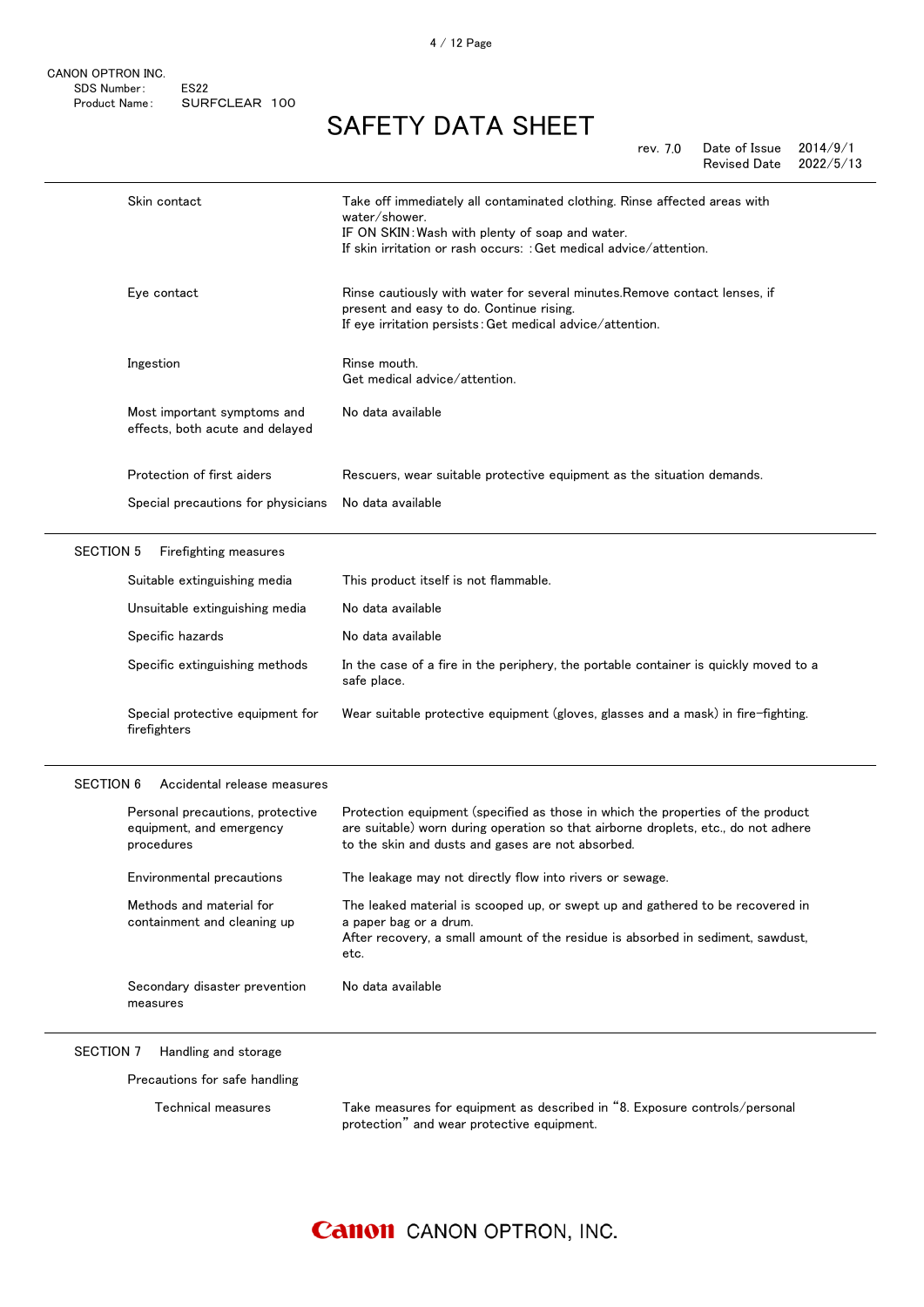rev. 7.0 Date of Issue 2014/9/1 Revised Date 2022/5/13

| Safety handling precautions                                                 | Handling work must be practiced in a room where there is a local or total<br>ventilation facility. |                   |                                                                                                                           |
|-----------------------------------------------------------------------------|----------------------------------------------------------------------------------------------------|-------------------|---------------------------------------------------------------------------------------------------------------------------|
| Avoidance of contact                                                        | Refer to "10. Stability and reactivity."                                                           |                   |                                                                                                                           |
| Hygiene measures                                                            | Wash hands thoroughly after handling.<br>Do not eat, drink or smoke when using this product.       |                   |                                                                                                                           |
| Conditions for safe storage,<br>including any incompatibilities             |                                                                                                    |                   |                                                                                                                           |
| Safe storage conditions                                                     | Store in a well-ventilated place. Keep container tightly closed.<br>Store locked up.               |                   |                                                                                                                           |
| Safety packaging material                                                   | No data available                                                                                  |                   |                                                                                                                           |
| <b>SECTION 8</b><br>Exposure controls/personal protection                   |                                                                                                    |                   |                                                                                                                           |
|                                                                             | <u>Cu</u>                                                                                          | <u>Fe</u>         | <b>Fluoropolyether</b><br>compound                                                                                        |
|                                                                             |                                                                                                    |                   |                                                                                                                           |
| Permissible concentration                                                   |                                                                                                    |                   |                                                                                                                           |
| <b>ACGIH</b>                                                                | TWA 0.2 $mg/m^3$ (Hume),<br>TWA 1 mg/m <sup>3</sup> (dust, mist)<br>(2013 Edition)                 | No data available | TWA 200ppm (methanol<br>decomposition products:)<br>STEL 250ppm (methanol<br>decomposition products:)<br>$(2012$ edition) |
| Appropriate engineering controls                                            | Use sealed devices, equipment, or a local exhaust ventilation as much as<br>possible.              |                   |                                                                                                                           |
| Individual protection measures,<br>such as personal protective<br>equipment |                                                                                                    |                   |                                                                                                                           |
| Respiratory protection                                                      | Dustproof mask                                                                                     |                   |                                                                                                                           |
| Hand protection                                                             | Protective gloves                                                                                  |                   |                                                                                                                           |
| Eye/face protection                                                         | Dust-proof glasses                                                                                 |                   |                                                                                                                           |

Appearance

| Physical state | Solid                          |
|----------------|--------------------------------|
| Form           | Cup, fibrous                   |
| Colour         | Red copper color and dark grav |
| Odour          | None                           |
|                |                                |

 $\mathcal{L}u$ 

 Fe Fluoropolyether compound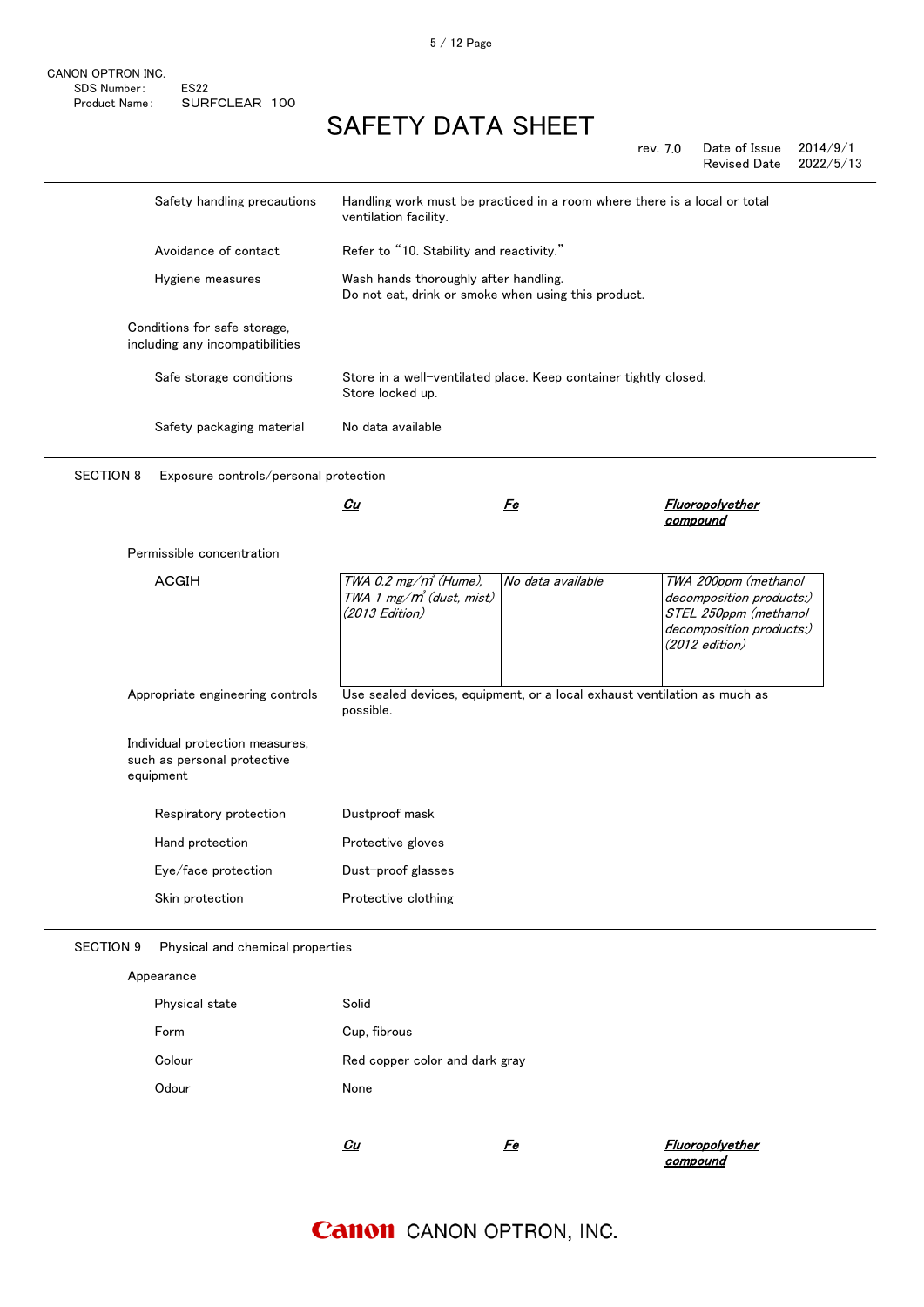### rev. 7.0 Date of Issue 2014/9/1 Revised Date

| Melting point/freezing point                                | 1083°C                                                                   | 1535°C            | Not applicable        |
|-------------------------------------------------------------|--------------------------------------------------------------------------|-------------------|-----------------------|
| Boiling point or initial boiling point<br>and boiling range | 2595°C                                                                   | $2730^{\circ}C$   | Not applicable        |
| Flammability                                                | No data available                                                        | No data available | No data available     |
| Upper/lower flammability or<br>explosive limits             | No data available                                                        | No data available | No data available     |
| Flash point                                                 | No data available                                                        | No data available | Not applicable        |
| Auto-ignition temperature                                   | No data available                                                        | No data available | No data available     |
| Decomposition temperature                                   | No data available                                                        | No data available | No data available     |
| pН                                                          | No data available                                                        | No data available | No data available     |
| Kinematic viscosity                                         | No data available                                                        | No data available | No data available     |
| Solubility                                                  |                                                                          |                   |                       |
| Water                                                       | Insoluble                                                                | Insoluble         | <b>Insoluble</b>      |
| Other solvents                                              | It gradually dissolve in an<br>ammonium solution. :<br><b>HSDB(2013)</b> | No data available | No data available     |
| Partition coefficient: n-<br>octanol/water                  | No data available                                                        | No data available | No data available     |
| Vapour pressure                                             | 1 mm Hg at $1628^{\circ}$ C:<br>HSDB(2013)                               | No data available | Fine $(25 \degree C)$ |
| Density and/or relative density                             | 8.94g/cm.HSDB(2013)                                                      | 7.86              | $1.78(25^{\circ}C)$   |
| (Density)                                                   |                                                                          |                   |                       |
| Relative vapor density                                      | No data available                                                        | No data available | No data available     |
| Particle characteristics                                    | No data available                                                        | No data available | No data available     |
| Other information                                           | No data available                                                        | No data available | No data available     |

### SECTION 10 Stability and reactivity

|                    | Cu                                                                                                                                                    | Fe                                    | Fluoropolyether<br>compound                                                                |
|--------------------|-------------------------------------------------------------------------------------------------------------------------------------------------------|---------------------------------------|--------------------------------------------------------------------------------------------|
| Reactivity         | Turns green upon<br>exposure to humid air.<br>Compounds sensitive to<br>shock are formed by<br>acetylene compounds,<br>ethylene oxides, and<br>azides | No data available                     | No hazardous reaction<br>known under normal<br>condition of use, storage<br>and transport. |
| Chemical stability | Turns green upon<br>exposure to humid air.<br>Compounds sensitive to<br>shock are formed by<br>acetylene compounds,<br>ethylene oxides, and<br>azides | Slowly oxidizes in the<br>atmosphere. | Stable under normal<br>conditions                                                          |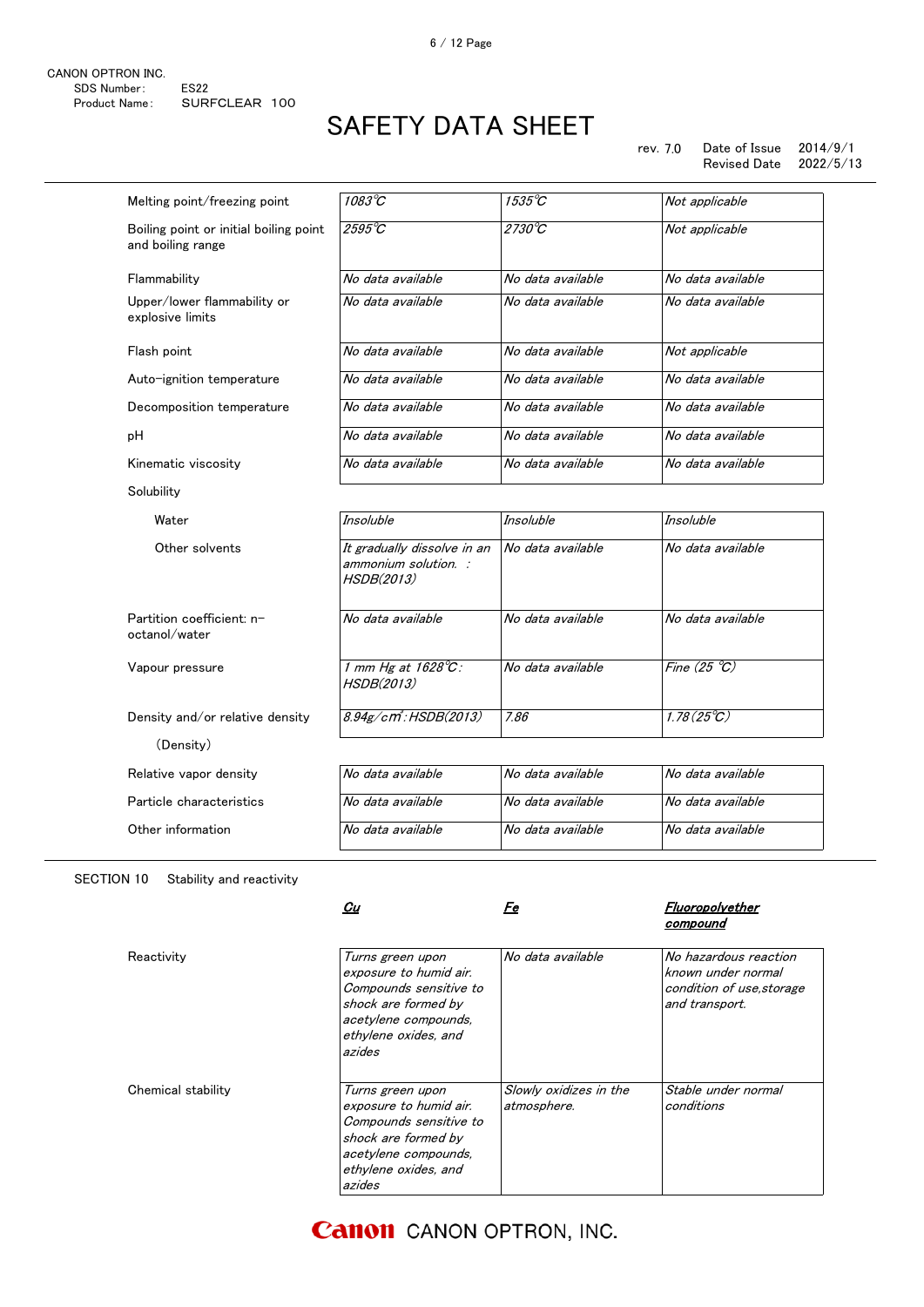rev. 7.0 Date of Issue 2014/9/1 Revised Date 2022/5/13

| Possibility of hazardous reactions | Reacts with oxides<br>(chlorates, bromates, and<br>iodates, etc.), so there is<br>a risk of explosion | Produces rust when in<br>presence of humidity.    | Hazardous polymerization<br>will not occur                                                                                                                                                                                                                                                                                                                           |
|------------------------------------|-------------------------------------------------------------------------------------------------------|---------------------------------------------------|----------------------------------------------------------------------------------------------------------------------------------------------------------------------------------------------------------------------------------------------------------------------------------------------------------------------------------------------------------------------|
| Conditions to avoid                | Contact with humidity and<br>hazardous reactive<br>materials.                                         | High temperature,<br>humidity, and flame          | No data available                                                                                                                                                                                                                                                                                                                                                    |
| Incompatible materials             | Acetylene compounds,<br>ethylene oxides, azides,<br>and oxidants (chlorate.<br>bromate, iodate, etc)  | Strong acids and ammonia Strong oxidizing agents, | water, acid, alkali                                                                                                                                                                                                                                                                                                                                                  |
| Hazardous decomposition products   | Carbon monoxide, carbon<br>dioxide, and copper fumes<br>produced by combustion.                       | No data available                                 | This article is to generate<br>(hydrolysis), methanol in<br>response to mild acid and<br>water, and the alkaline<br>compound.<br>There is a possibility that<br>harmful decomposition<br>gases containing<br>hydrogen fluoride by<br>combustion, carbonyl<br>fluoride, carbon monoxide,<br>and low-molecular<br>fluorocarbons, generates<br>carbon dioxide, or heat. |

SECTION 11 Toxicological information

|                                         | Cu                     | Fe                                                                                                                                                                     | Fluoropolyether<br>compound                                                                                                                                                                                 |
|-----------------------------------------|------------------------|------------------------------------------------------------------------------------------------------------------------------------------------------------------------|-------------------------------------------------------------------------------------------------------------------------------------------------------------------------------------------------------------|
| Acute toxicity(oral)                    | No data available      | Oral administration in rat:<br>LD50: 30 g/kg<br>Intraperitoneal<br>administration in rat:<br>LDLo: 20 mg/kg<br>Oral administration in<br>guinea pig: LD50: 20<br>mg/kg | $LD50: 14.1g/kg$ (rabbit)<br>(methanol decomposition<br>$products$ .)<br>LD50: 7300mg/kg (rat)<br>(methanol decomposition<br>products:)<br>$LD50: 5628mg/kg$ (rat)<br>(methanol decomposition<br>products:) |
| Acute toxicity (dermal)                 | No data available      | No data available                                                                                                                                                      | LD50: 15800mg/kg<br>(rabbit) (methanol<br>decomposition products:)                                                                                                                                          |
| Acute toxicity (Inhalation: Gases)      | Solid (GHS definition) | No data available                                                                                                                                                      | LC50: 87.5mg / I (rat)<br>(methanol decomposition<br>products:)                                                                                                                                             |
| Acute toxicity (Inhalation:<br>Vapours) | Solid (GHS definition) | No data available                                                                                                                                                      | No data available                                                                                                                                                                                           |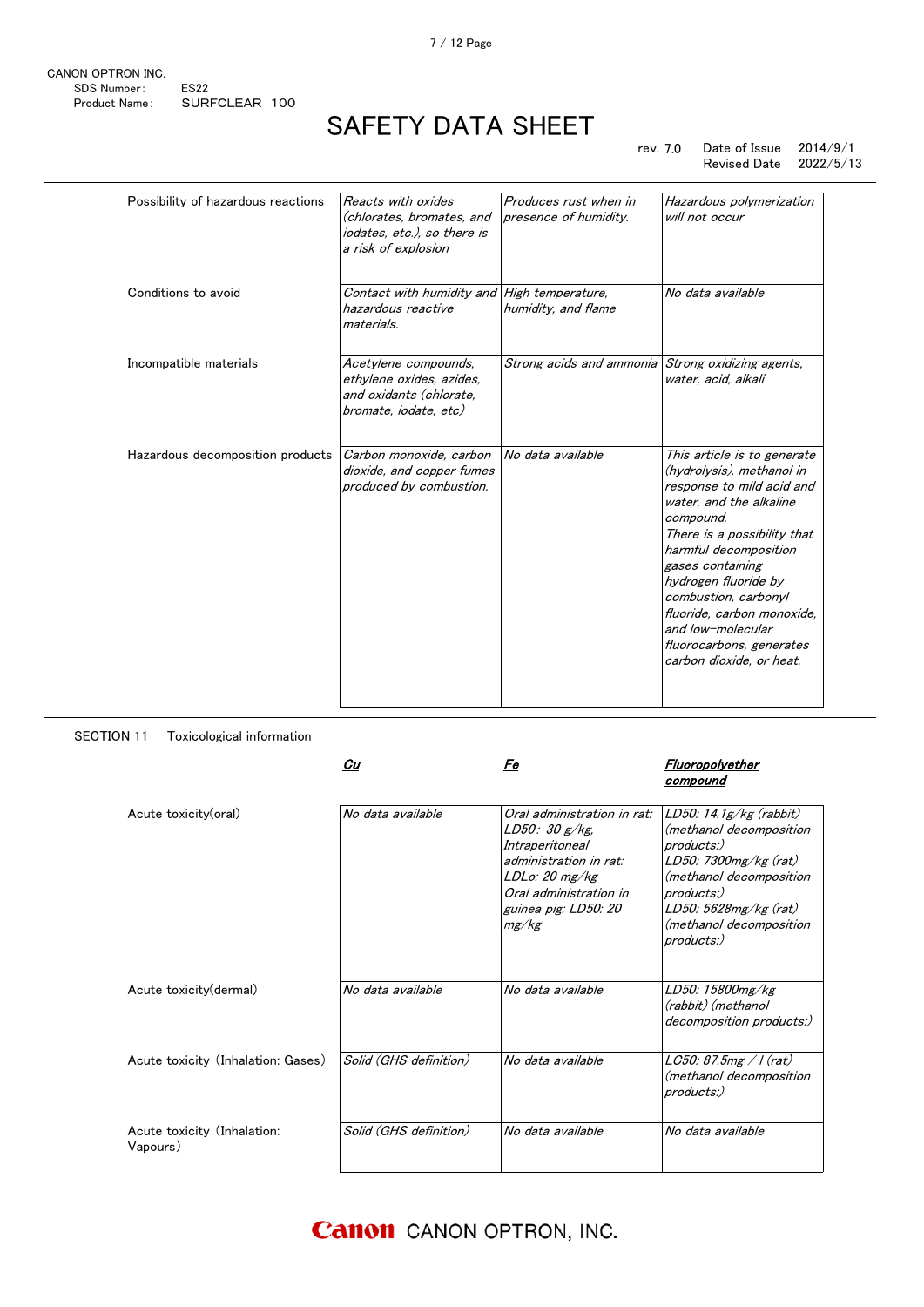| CANON OPTRON INC. |                  |  |
|-------------------|------------------|--|
| SDS Number:       | FS <sub>22</sub> |  |
| Product Name:     | SURFCLEAR 100    |  |

rev. 7.0 Date of Issue 2014/9/1 Revised Date 2022/5/13

| Acute toxicity (Inhalation: Dusts<br>and mists) | No data available                                                                                                                                                                                                                                                                                                                                                                                                                                                                         | No data available | No data available                                                           |
|-------------------------------------------------|-------------------------------------------------------------------------------------------------------------------------------------------------------------------------------------------------------------------------------------------------------------------------------------------------------------------------------------------------------------------------------------------------------------------------------------------------------------------------------------------|-------------------|-----------------------------------------------------------------------------|
| Skin corrosion/irritation                       | Classification not possible No data available<br>due to lack of data.<br>Besides, it is described in<br>PATTY (6th, 2012) that<br>contact dermatitis<br>associated with copper<br>has been reported, but<br>few cases of dermatitis<br>caused by copper metal<br>or its compounds occur in<br>the industry.                                                                                                                                                                               |                   | No data available                                                           |
| Serious eye damage/irritation                   | No data available                                                                                                                                                                                                                                                                                                                                                                                                                                                                         | No data available | Strong eye irritation<br>(methanol decomposition<br>products:)              |
| Respiratory or skin sensitization               | It was classified in<br>Category 1A because the<br>Japan Society for<br>Occupational Health<br>(JSOH) classified copper<br>and its compounds as<br>occupational skin<br>sensitizers Group 2<br>(Recommendation of<br>Occupational Exposure<br>Limits (Japan Society For<br>Occupational Health<br>(JSOH), 2012)), and it<br>applies to this substance<br>(OEL Documentations<br>(Sensitization<br>classification) (Japan<br>Society For Occupational<br>Health (JSOH, May 26,<br>2010))). | No data available | No data available                                                           |
| Germ cell mutagenicity                          | No data available                                                                                                                                                                                                                                                                                                                                                                                                                                                                         | No data available | No data available                                                           |
| Carcinogenicity                                 | It was classified as<br>"Classification not<br>possible" because the<br>U.S. EPA classified it in I<br>(IRIS (2005)). The<br>category was revised<br>according to the revised<br>GHS classification<br>guidance for the<br>Japanese government.                                                                                                                                                                                                                                           | No data available | No data available                                                           |
| Reproductive toxicity                           | No data available                                                                                                                                                                                                                                                                                                                                                                                                                                                                         | No data available | Fear fertility or the<br>unborn child (methanol<br>decomposition products:) |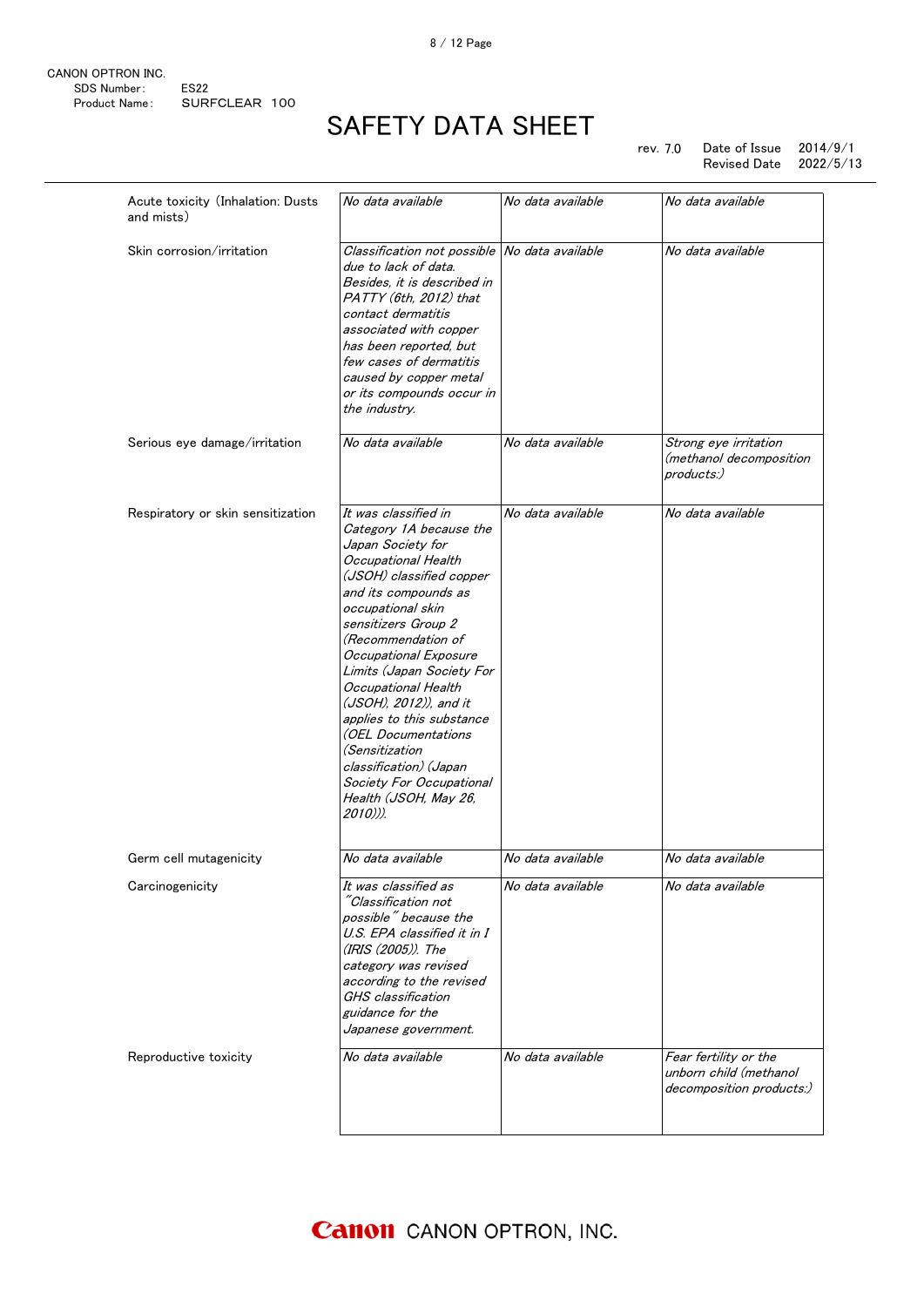9 / 12 Page

| CANON OPTRON INC. |                  |  |
|-------------------|------------------|--|
| SDS Number:       | FS <sub>22</sub> |  |
| Product Name:     | SURFCLEAR 100    |  |

# SAFETY DATA SHEET

rev. 7.0 Date of Issue 2014/9/1 Revised Date 2022/5/13

| Specific target organ toxicity (single From the knowledge in |                                 | No data available | Which may affect the           |
|--------------------------------------------------------------|---------------------------------|-------------------|--------------------------------|
| exposure)                                                    | humans in EHC (1998).           |                   | following organs               |
|                                                              | ACGIH (7th, 2001), and          |                   | Central nervous system,        |
|                                                              | ATSDR (2004),                   |                   | systemic toxicity, organ       |
|                                                              | respiratory symptoms            |                   | of vision, respiratory tract   |
|                                                              | (respiratory tract              |                   | <i>irritation</i> , anesthetic |
|                                                              | <i>irritation)</i> are the main |                   | action (methanol               |
|                                                              | acute toxic signs in the        |                   | decomposition products:)       |
|                                                              | inhalation route. As for        |                   |                                |
|                                                              | oral exposure, it is            |                   |                                |
|                                                              | described that digestive        |                   |                                |
|                                                              | symptoms (nausea,               |                   |                                |
|                                                              | vomiting, abdominal pain,       |                   |                                |
|                                                              | etc.) were observed after       |                   |                                |
|                                                              | the ingestion of drinking-      |                   |                                |
|                                                              | water and others                |                   |                                |
|                                                              | containing high copper          |                   |                                |
|                                                              | concentrations, and there       |                   |                                |
|                                                              | are numerous reports            |                   |                                |
|                                                              | that nausea and vomiting        |                   |                                |
|                                                              | mainly occurred. Other          |                   |                                |
|                                                              | than these, it is reported      |                   |                                |
|                                                              | in EHC that inhalation          |                   |                                |
|                                                              | exposure caused                 |                   |                                |
|                                                              | hepatomegaly, but the air       |                   |                                |
|                                                              | levels were very high, and      |                   |                                |
|                                                              | it is described in ATSDR        |                   |                                |
|                                                              | that liver lesions from         |                   |                                |
|                                                              | acute copper poisoning          |                   |                                |
|                                                              | are rare except for             |                   |                                |
|                                                              | specific diseases               |                   |                                |
|                                                              | (Wilson's disease, etc.).       |                   |                                |
|                                                              | Therefore, the liver was        |                   |                                |
|                                                              | not included in the target      |                   |                                |
|                                                              | organs, and it was              |                   |                                |
|                                                              | classified in Category 1        |                   |                                |
|                                                              | (digestive system),             |                   |                                |
|                                                              | Category 3 (respiratory         |                   |                                |
|                                                              | tract irritation).              |                   |                                |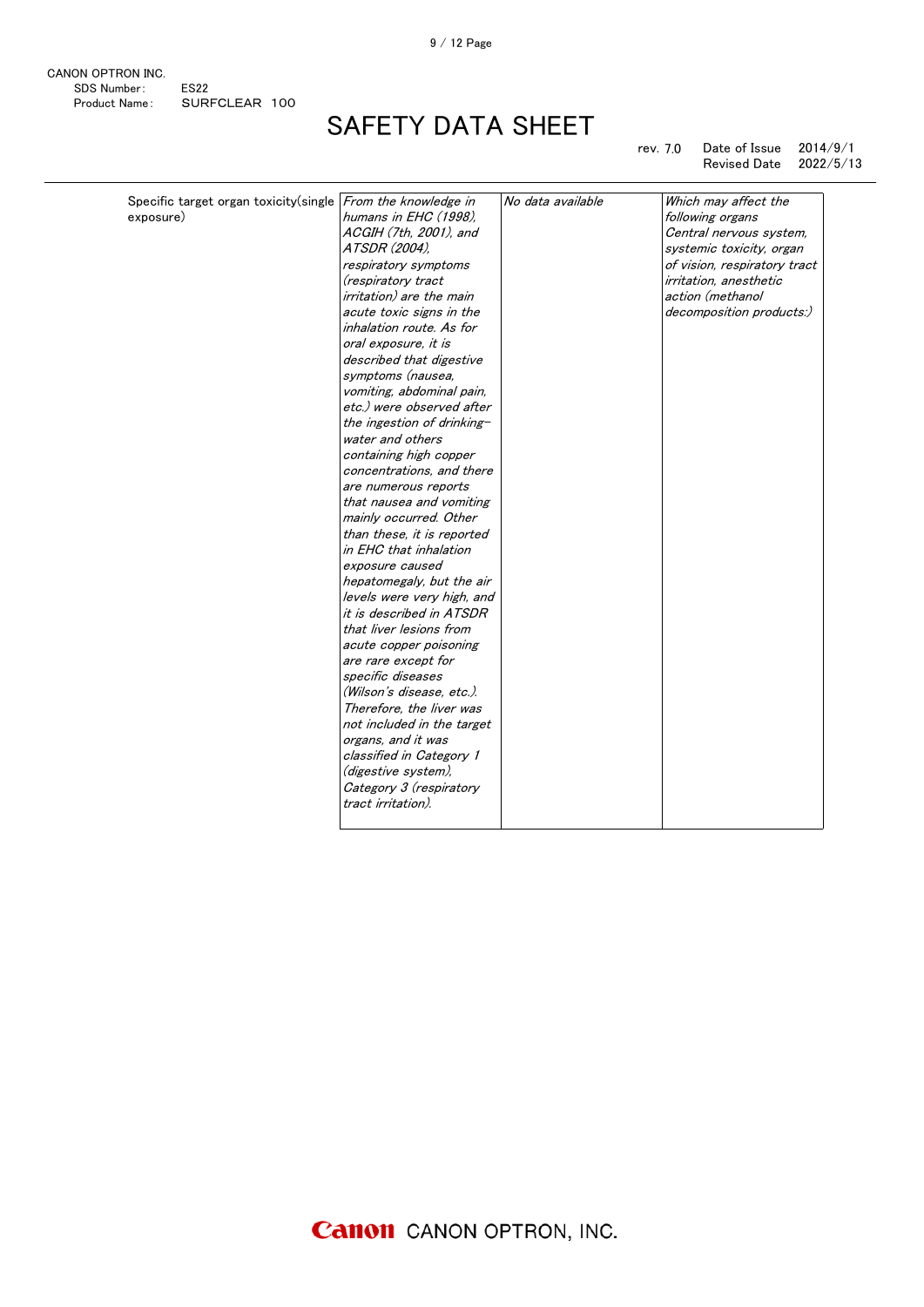SAFETY DATA SHEET

rev. 7.0 Date of Issue 2014/9/1 Revised Date

| Specific target organ       | It is reported in EHC         | No data available | May have an impact on   |
|-----------------------------|-------------------------------|-------------------|-------------------------|
| toxicity(repeated exposure) | (1998), DFGOT vol. 22         |                   | the following organs    |
|                             | (2006) that repeated oral     |                   | through prolonged or    |
|                             | exposure to copper in         |                   | repeated exposure over  |
|                             | humans caused digestive       |                   | time.                   |
|                             | symptoms (nausea,             |                   | NakagamIt nervous       |
|                             | vomiting, abdominal pain,     |                   | system, organ of vision |
|                             | etc.) and liver disorder      |                   | (methanol decomposition |
|                             | (hepatic failure, cirrhosis). |                   | products:)              |
|                             | Because digestive             |                   |                         |
|                             | symptoms are nausea,          |                   |                         |
|                             | vomiting, abdominal pain,     |                   |                         |
|                             | etc., they cannot be          |                   |                         |
|                             | regarded as specific          |                   |                         |
|                             | target organ toxicity.        |                   |                         |
|                             | Furthermore, hepatic          |                   |                         |
|                             | failure is reported in only   |                   |                         |
|                             | one case, therefore it was    |                   |                         |
|                             | judged impossible to          |                   |                         |
|                             | generalize it. From the       |                   |                         |
|                             | above, it was classified as   |                   |                         |
|                             | "Classification not           |                   |                         |
|                             | possible.                     |                   |                         |
|                             |                               |                   |                         |
|                             |                               |                   |                         |
| Aspiration hazard           | No data available             | No data available | No data available       |
|                             |                               |                   |                         |
| Other information           | No data available             |                   |                         |

SECTION 12 Ecological information

 $\frac{C_{U}}{C_{U}}$ 

### Fe Fluoropolyether **compound**

| Toxicity                                                       |                                                                         |                   |                   |
|----------------------------------------------------------------|-------------------------------------------------------------------------|-------------------|-------------------|
| Hazardous to the aguatic<br>environment Short-<br>term(acute)  | No data available                                                       | No data available | No data available |
| Hazardous to the aguatic<br>environment Long-<br>term(chronic) | No data available                                                       | No data available | No data available |
| Persistence and degradability                                  | No data available                                                       | No data available | No data available |
| Bioaccumulative potential                                      | No data available                                                       | No data available | No data available |
| Mobility in soil                                               | No data available                                                       | No data available | No data available |
| Hazard to the ozone layer                                      | This substance is not<br>listed in Annexes to the<br>Montreal Protocol. | No data available | No data available |
| Other adverse effects                                          | No data available                                                       | No data available | No data available |

SECTION 13 Disposal considerations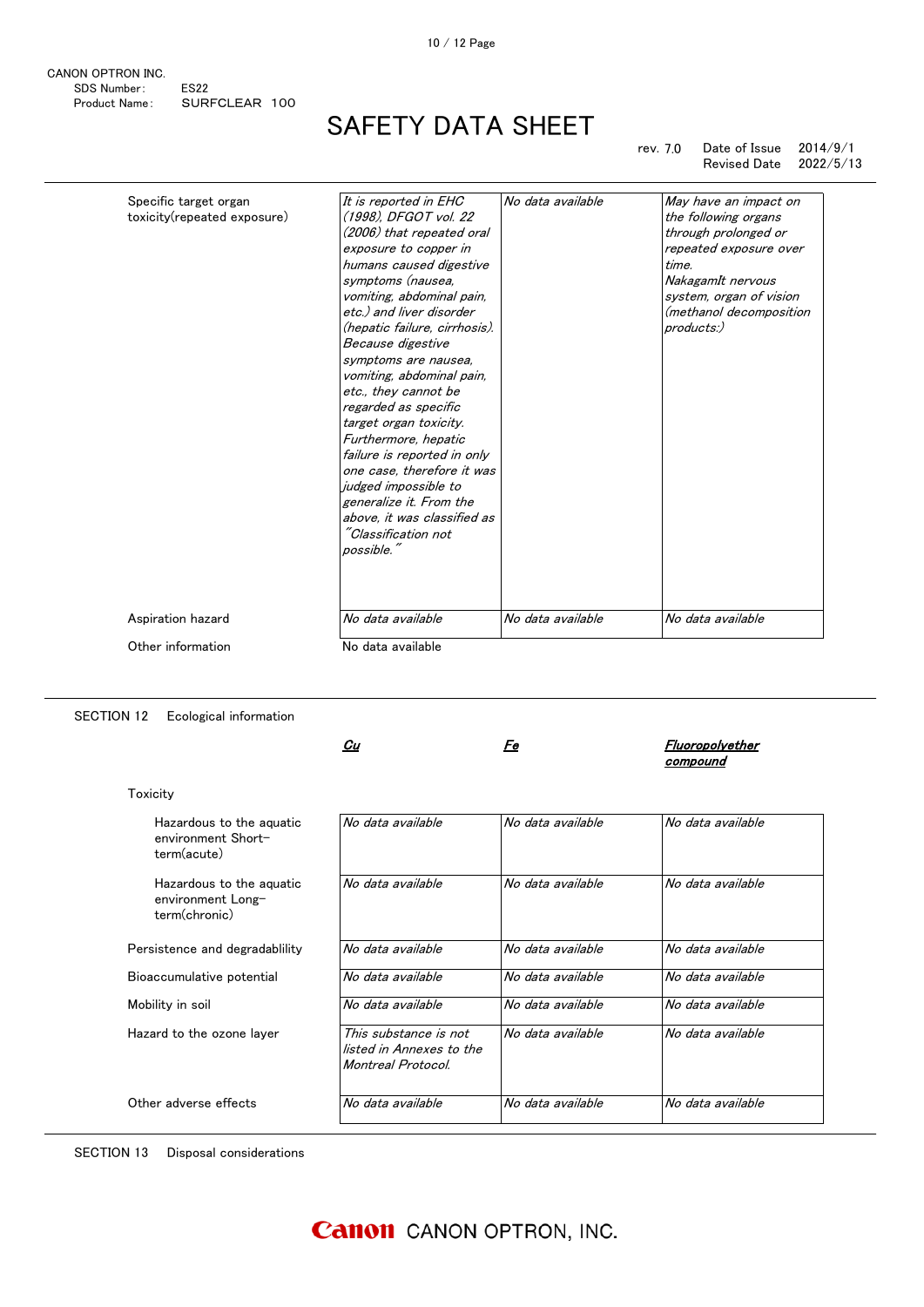| CANON OPTRON INC. |                  |  |
|-------------------|------------------|--|
| SDS Number:       | FS <sub>22</sub> |  |
| Product Name:     | SURFCLEAR 100    |  |

rev. 7.0 Date of Issue 2014/9/1 Revised Date 2022/5/13

| Waste treatment methods                                    | Process is contracted to industrial waste disposers who received approval of a<br>prefectural governor.                                                                                                                          |                                                                                                                   |                             |
|------------------------------------------------------------|----------------------------------------------------------------------------------------------------------------------------------------------------------------------------------------------------------------------------------|-------------------------------------------------------------------------------------------------------------------|-----------------------------|
| Contaminated container and<br>contaminated packaging       | The container is recycled after being cleaned, or is appropriately processed<br>according to the standards of related laws and regulations.<br>When disposing of empty containers, the contents should be completely removed.    |                                                                                                                   |                             |
| <b>SECTION 14</b><br>Transport information                 |                                                                                                                                                                                                                                  |                                                                                                                   |                             |
|                                                            | Cu                                                                                                                                                                                                                               | Fe                                                                                                                | Fluoropolyether<br>compound |
| International regulation                                   |                                                                                                                                                                                                                                  |                                                                                                                   |                             |
| UN number                                                  | Not applicable                                                                                                                                                                                                                   | 2793                                                                                                              | Not applicable              |
| UN proper shipping name                                    | Not applicable                                                                                                                                                                                                                   | FERROUS METAL<br><b>BORINGS, SHAVINGS,</b><br><b>TURNINGS or CUTTINGS</b><br>in a form liable to self-<br>heating | Not applicable              |
| UN classification                                          | Not applicable                                                                                                                                                                                                                   | 4.2                                                                                                               | Not applicable              |
| Transport hazard class                                     | Not applicable                                                                                                                                                                                                                   | Not applicable                                                                                                    | Not applicable              |
| Packing group                                              | Not applicable                                                                                                                                                                                                                   | Ш                                                                                                                 | Not applicable              |
| Hazardous to the aguatic<br>environment                    | No data available                                                                                                                                                                                                                | No data available                                                                                                 | No data available           |
| Maritime transport in bulk<br>according to IMO instruments | No data available                                                                                                                                                                                                                | No data available                                                                                                 | No data available           |
| Japanese lows and regulations                              | Refer to "15. Regulatory<br>information."                                                                                                                                                                                        | Refer to "15. Regulatory<br>information."                                                                         | No data available           |
| Special precautions for users                              | When transporting,<br>protect from direct<br>sunlight and take on<br>cargo without breakage of<br>container, corrosion and<br>leakage.<br>Do not transport with<br>food and feedstuffs.<br>Do not stack heavy good<br>thereupon. | No data available                                                                                                 | No data available           |
| Special Provisions                                         |                                                                                                                                                                                                                                  | 170                                                                                                               |                             |

SECTION 15 Regulatoly information(Japan)

|                                       | <u>Cu</u>                                                                                | re             | Fluoropolyether<br>compound |
|---------------------------------------|------------------------------------------------------------------------------------------|----------------|-----------------------------|
| Occupational Safety and Health<br>Law | There is it in the case of $\vert$ Not applicable<br>an application or an<br>application |                | No data available           |
| PRTR Law                              | Not applicable                                                                           | Not applicable | No data available           |